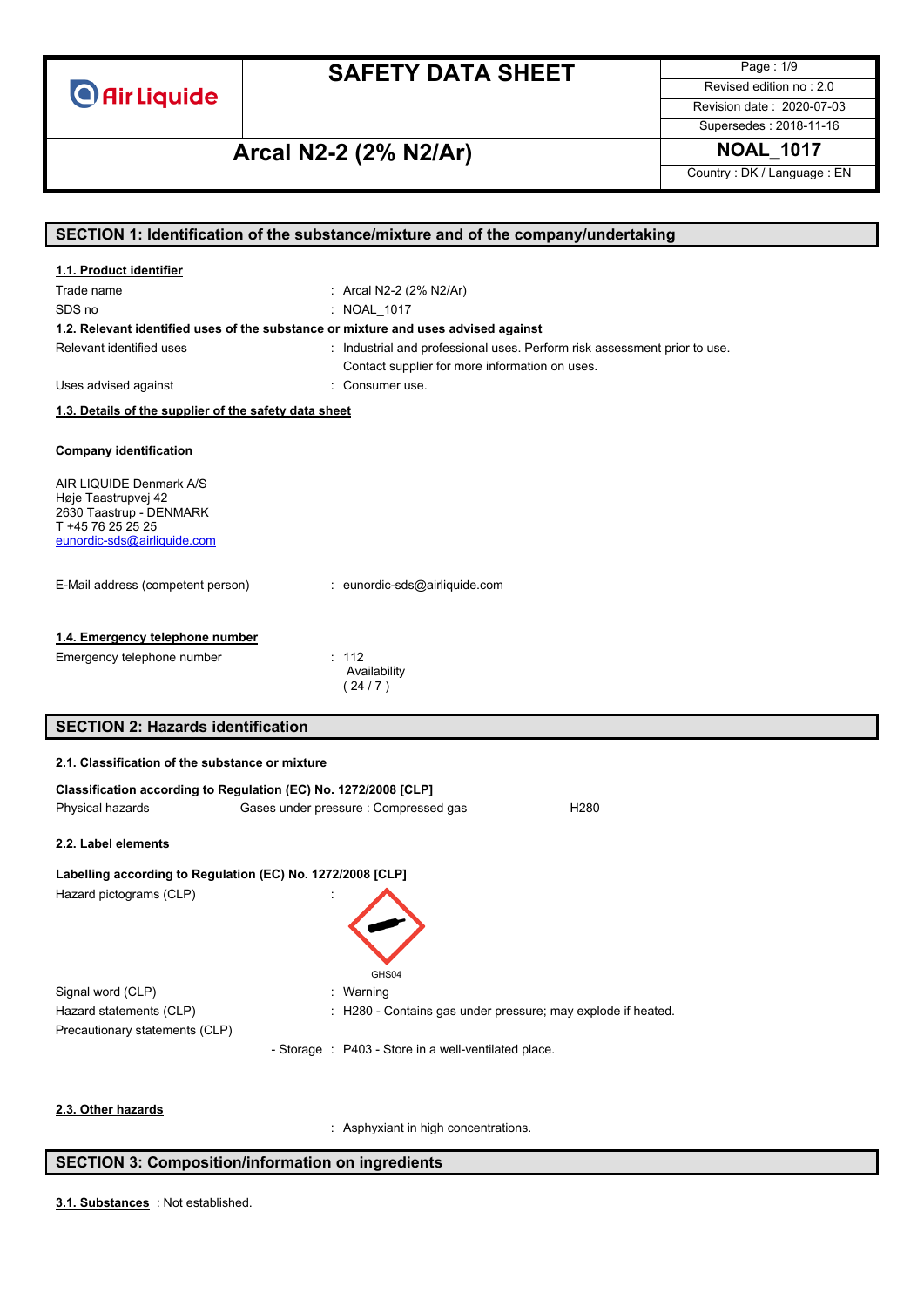

Page : 2/9 Revised edition no : 2.0

Revision date : 2020-07-03

### Supersedes : 2018-11-16

# **Arcal N2-2 (2% N2/Ar) NOAL\_1017**

Country : DK / Language : EN

#### **3.2. Mixtures**

| Name     | <b>Product identifier</b>                                                    | Composition<br>$[V-%]:$ | <b>Classification according to</b><br><b>Regulation (EC) No. 1272/2008</b><br>[CLP] |
|----------|------------------------------------------------------------------------------|-------------------------|-------------------------------------------------------------------------------------|
| Argon    | (CAS-No.) 7440-37-1<br>(EC-No.) 231-147-0<br>(EC Index-No.)<br>(REACH-no) *1 | 98                      | Press. Gas (Comp.), H280                                                            |
| Nitrogen | (CAS-No.) 7727-37-9<br>(EC-No.) 231-783-9<br>(EC Index-No.)<br>(REACH-no) *1 | $\overline{2}$          | Press. Gas (Comp.), H280                                                            |

Full text of H-statements: see section 16

*Contains no other components or impurities which will influence the classification of the product.*

*\*1: Listed in Annex IV / V REACH, exempted from registration.*

*\*2: Registration deadline not expired.*

*\*3: Registration not required: Substance manufactured or imported < 1t/y.*

#### **SECTION 4: First aid measures**

#### **4.1. Description of first aid measures**

| - Inhalation                                                                    | : Remove victim to uncontaminated area wearing self contained breathing apparatus. Keep<br>victim warm and rested. Call a doctor. Perform cardiopulmonary resuscitation if breathing<br>stopped. |
|---------------------------------------------------------------------------------|--------------------------------------------------------------------------------------------------------------------------------------------------------------------------------------------------|
| - Skin contact                                                                  | : Adverse effects not expected from this product.                                                                                                                                                |
| - Eve contact                                                                   | : Adverse effects not expected from this product.                                                                                                                                                |
| - Ingestion                                                                     | : Ingestion is not considered a potential route of exposure.                                                                                                                                     |
| 4.2. Most important symptoms and effects, both acute and delayed                |                                                                                                                                                                                                  |
|                                                                                 | $\therefore$ In high concentrations may cause asphyxiation. Symptoms may include loss of<br>mobility/consciousness. Victim may not be aware of asphyxiation.                                     |
|                                                                                 | Refer to section 11.                                                                                                                                                                             |
| 4.3. Indication of any immediate medical attention and special treatment needed |                                                                                                                                                                                                  |

: None.

#### **SECTION 5: Firefighting measures**

#### **5.1. Extinguishing media**

| - Suitable extinguishing media<br>- Unsuitable extinguishing media | : Water spray or fog.<br>: Do not use water jet to extinguish.                                                                                                                                                                                                                                                    |
|--------------------------------------------------------------------|-------------------------------------------------------------------------------------------------------------------------------------------------------------------------------------------------------------------------------------------------------------------------------------------------------------------|
| 5.2. Special hazards arising from the substance or mixture         |                                                                                                                                                                                                                                                                                                                   |
| Specific hazards<br>Hazardous combustion products                  | : Exposure to fire may cause containers to rupture/explode.<br>$:$ None.                                                                                                                                                                                                                                          |
| 5.3. Advice for firefighters                                       |                                                                                                                                                                                                                                                                                                                   |
| Specific methods                                                   | : Use fire control measures appropriate for the surrounding fire. Exposure to fire and heat<br>radiation may cause gas receptacles to rupture. Cool endangered receptacles with water spray<br>jet from a protected position. Prevent water used in emergency cases from entering sewers and<br>drainage systems. |
|                                                                    | If possible, stop flow of product.                                                                                                                                                                                                                                                                                |
|                                                                    | Use water spray or fog to knock down fire fumes if possible.                                                                                                                                                                                                                                                      |
|                                                                    | Move containers away from the fire area if this can be done without risk.                                                                                                                                                                                                                                         |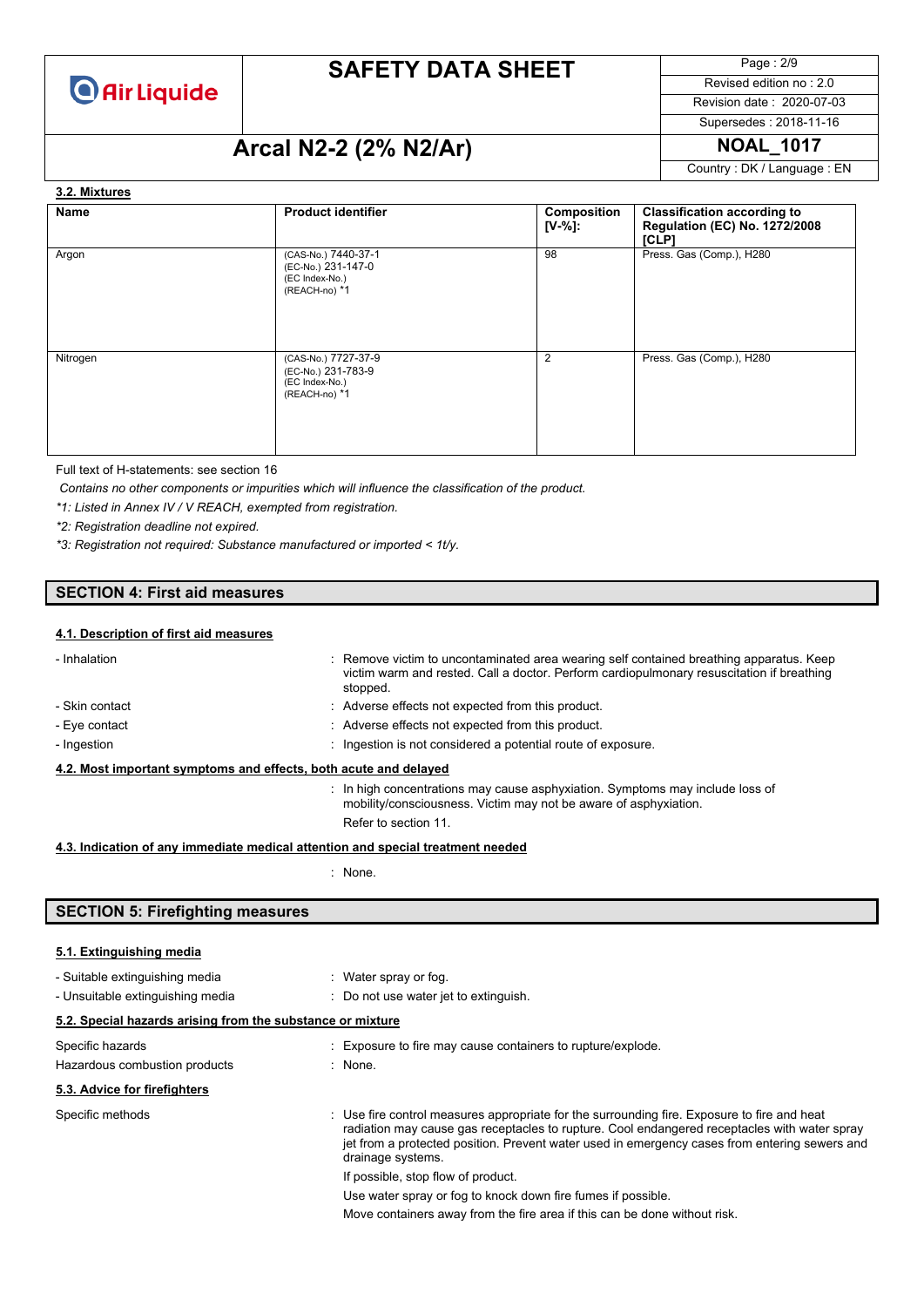| <b>O</b> Air Liquide |  |  |  |
|----------------------|--|--|--|
|                      |  |  |  |

Page : 3/9 Revised edition no : 2.0 Revision date : 2020-07-03

Supersedes : 2018-11-16

## **Arcal N2-2 (2% N2/Ar) NOAL\_1017**

Country : DK / Language : EN Special protective equipment for fire fighters : In confined space use self-contained breathing apparatus. Standard protective clothing and equipment (Self Contained Breathing Apparatus) for fire fighters. Standard EN 137 - Self-contained open-circuit compressed air breathing apparatus with full face mask.

Standard EN 469 - Protective clothing for firefighters. Standard - EN 659: Protective gloves for firefighters.

### **SECTION 6: Accidental release measures**

#### **6.1. Personal precautions, protective equipment and emergency procedures**

|                                                           | : Try to stop release.                                                                                         |
|-----------------------------------------------------------|----------------------------------------------------------------------------------------------------------------|
|                                                           | Evacuate area.                                                                                                 |
|                                                           | Wear self-contained breathing apparatus when entering area unless atmosphere is proved to<br>be safe.          |
|                                                           | Ensure adequate air ventilation.                                                                               |
|                                                           | Prevent from entering sewers, basements and workpits, or any place where its accumulation<br>can be dangerous. |
|                                                           | Act in accordance with local emergency plan.                                                                   |
|                                                           | Stay upwind.                                                                                                   |
|                                                           | Oxygen detectors should be used when asphyxiating gases may be released.                                       |
| 6.2. Environmental precautions                            |                                                                                                                |
|                                                           | : Try to stop release.                                                                                         |
| 6.3. Methods and material for containment and cleaning up |                                                                                                                |
|                                                           | : Ventilate area.                                                                                              |
| 6.4. Reference to other sections                          |                                                                                                                |
|                                                           | : See also sections 8 and 13.                                                                                  |

### **SECTION 7: Handling and storage**

#### **7.1. Precautions for safe handling**

| Safe use of the product | : The product must be handled in accordance with good industrial hygiene and safety<br>procedures.                                                       |
|-------------------------|----------------------------------------------------------------------------------------------------------------------------------------------------------|
|                         | Only experienced and properly instructed persons should handle gases under pressure.                                                                     |
|                         | Consider pressure relief device(s) in gas installations.                                                                                                 |
|                         | Ensure the complete gas system was (or is regularily) checked for leaks before use.                                                                      |
|                         | Do not smoke while handling product.                                                                                                                     |
|                         | Use only properly specified equipment which is suitable for this product, its supply pressure and<br>temperature. Contact your gas supplier if in doubt. |
|                         | Avoid suck back of water, acid and alkalis.                                                                                                              |
|                         | Do not breathe gas.                                                                                                                                      |
|                         | Avoid release of product into atmosphere.                                                                                                                |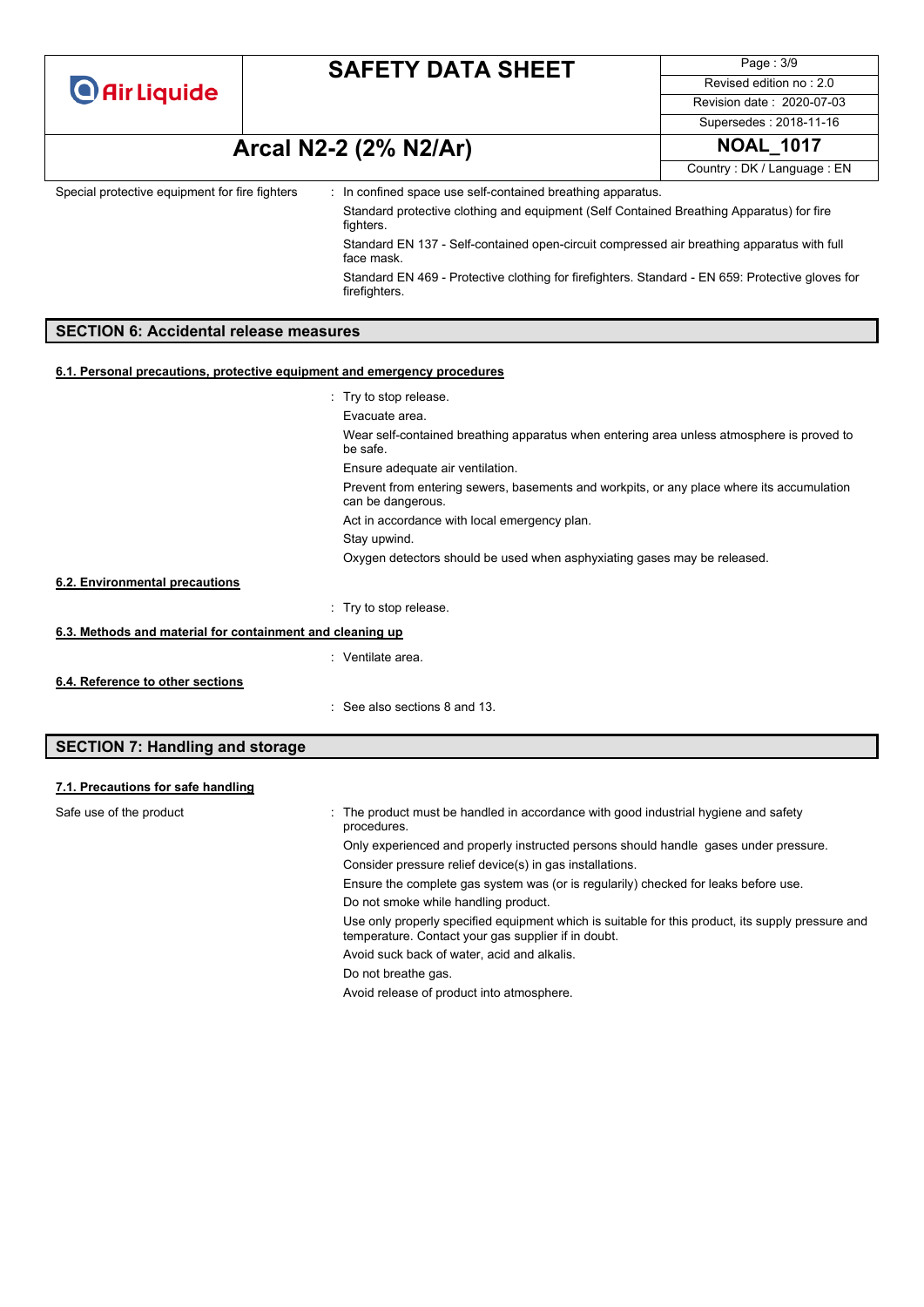| <b>O</b> Air Liquide |  |  |  |  |
|----------------------|--|--|--|--|
|                      |  |  |  |  |

Page : 4/9 Revised edition no : 2.0 Revision date : 2020-07-03 Supersedes : 2018-11-16

**Arcal N2-2 (2% N2/Ar) NOAL\_1017**

Country : DK / Language : EN

I

| Safe handling of the gas receptacle                               | : Refer to supplier's container handling instructions.                                                                                                           |  |  |  |  |
|-------------------------------------------------------------------|------------------------------------------------------------------------------------------------------------------------------------------------------------------|--|--|--|--|
|                                                                   | Do not allow backfeed into the container.                                                                                                                        |  |  |  |  |
|                                                                   | Protect cylinders from physical damage; do not drag, roll, slide or drop.                                                                                        |  |  |  |  |
|                                                                   | When moving cylinders, even for short distances, use a cart (trolley, hand truck, etc.) designed<br>to transport cylinders.                                      |  |  |  |  |
|                                                                   | Leave valve protection caps in place until the container has been secured against either a wall<br>or bench or placed in a container stand and is ready for use. |  |  |  |  |
|                                                                   | If user experiences any difficulty operating valve discontinue use and contact supplier.                                                                         |  |  |  |  |
|                                                                   | Never attempt to repair or modify container valves or safety relief devices.                                                                                     |  |  |  |  |
|                                                                   | Damaged valves should be reported immediately to the supplier.                                                                                                   |  |  |  |  |
|                                                                   | Keep container valve outlets clean and free from contaminants particularly oil and water.                                                                        |  |  |  |  |
|                                                                   | Replace valve outlet caps or plugs and container caps where supplied as soon as container is<br>disconnected from equipment.                                     |  |  |  |  |
|                                                                   | Close container valve after each use and when empty, even if still connected to equipment.                                                                       |  |  |  |  |
|                                                                   | Never attempt to transfer gases from one cylinder/container to another.                                                                                          |  |  |  |  |
|                                                                   | Never use direct flame or electrical heating devices to raise the pressure of a container.                                                                       |  |  |  |  |
|                                                                   | Do not remove or deface labels provided by the supplier for the identification of the content of<br>the container.                                               |  |  |  |  |
|                                                                   | Suck back of water into the container must be prevented.                                                                                                         |  |  |  |  |
|                                                                   | Open valve slowly to avoid pressure shock.                                                                                                                       |  |  |  |  |
| 7.2. Conditions for safe storage, including any incompatibilities |                                                                                                                                                                  |  |  |  |  |
|                                                                   | Observe all regulations and local requirements regarding storage of containers.                                                                                  |  |  |  |  |
|                                                                   | Containers should not be stored in conditions likely to encourage corrosion.                                                                                     |  |  |  |  |
|                                                                   | Container valve guards or caps should be in place.                                                                                                               |  |  |  |  |
|                                                                   | Containers should be stored in the vertical position and properly secured to prevent them from<br>falling over.                                                  |  |  |  |  |
|                                                                   | Stored containers should be periodically checked for general condition and leakage.                                                                              |  |  |  |  |
|                                                                   | Keep container below 50°C in a well ventilated place.                                                                                                            |  |  |  |  |
|                                                                   | Store containers in location free from fire risk and away from sources of heat and ignition.                                                                     |  |  |  |  |
|                                                                   | Keep away from combustible materials.                                                                                                                            |  |  |  |  |
| 7.3. Specific end use(s)                                          |                                                                                                                                                                  |  |  |  |  |

: None.

### **SECTION 8: Exposure controls/personal protection**

### **8.1. Control parameters**

OEL (Occupational Exposure Limits) : No data available.

DNEL (Derived-No Effect Level) : No data available.

PNEC (Predicted No-Effect Concentration) : No data available.

### **8.2. Exposure controls**

### **8.2.1. Appropriate engineering controls**

|                                                                           | : Provide adequate general and local exhaust ventilation.                                                                                                                                                                                                                                                                          |
|---------------------------------------------------------------------------|------------------------------------------------------------------------------------------------------------------------------------------------------------------------------------------------------------------------------------------------------------------------------------------------------------------------------------|
|                                                                           | Systems under pressure should be regularily checked for leakages.                                                                                                                                                                                                                                                                  |
|                                                                           | Oxygen detectors should be used when asphyxiating gases may be released.                                                                                                                                                                                                                                                           |
|                                                                           | Consider the use of a work permit system e.g. for maintenance activities.                                                                                                                                                                                                                                                          |
| 8.2.2. Individual protection measures, e.g. personal protective equipment |                                                                                                                                                                                                                                                                                                                                    |
|                                                                           | $\therefore$ A risk assessment should be conducted and documented in each work area to assess the risks<br>related to the use of the product and to select the PPE that matches the relevant risk. The<br>following recommendations should be considered:<br>PPE compliant to the recommended EN/ISO standards should be selected. |
| $\Gamma$ ualface protoction                                               | $\cdot$ Moss safety sloppes with side abjoids.                                                                                                                                                                                                                                                                                     |

• Eye/face protection **in the set of the set of the set of the set of the set of the shields** beginning to the shields. Standard EN 166 - Personal eye-protection - specifications.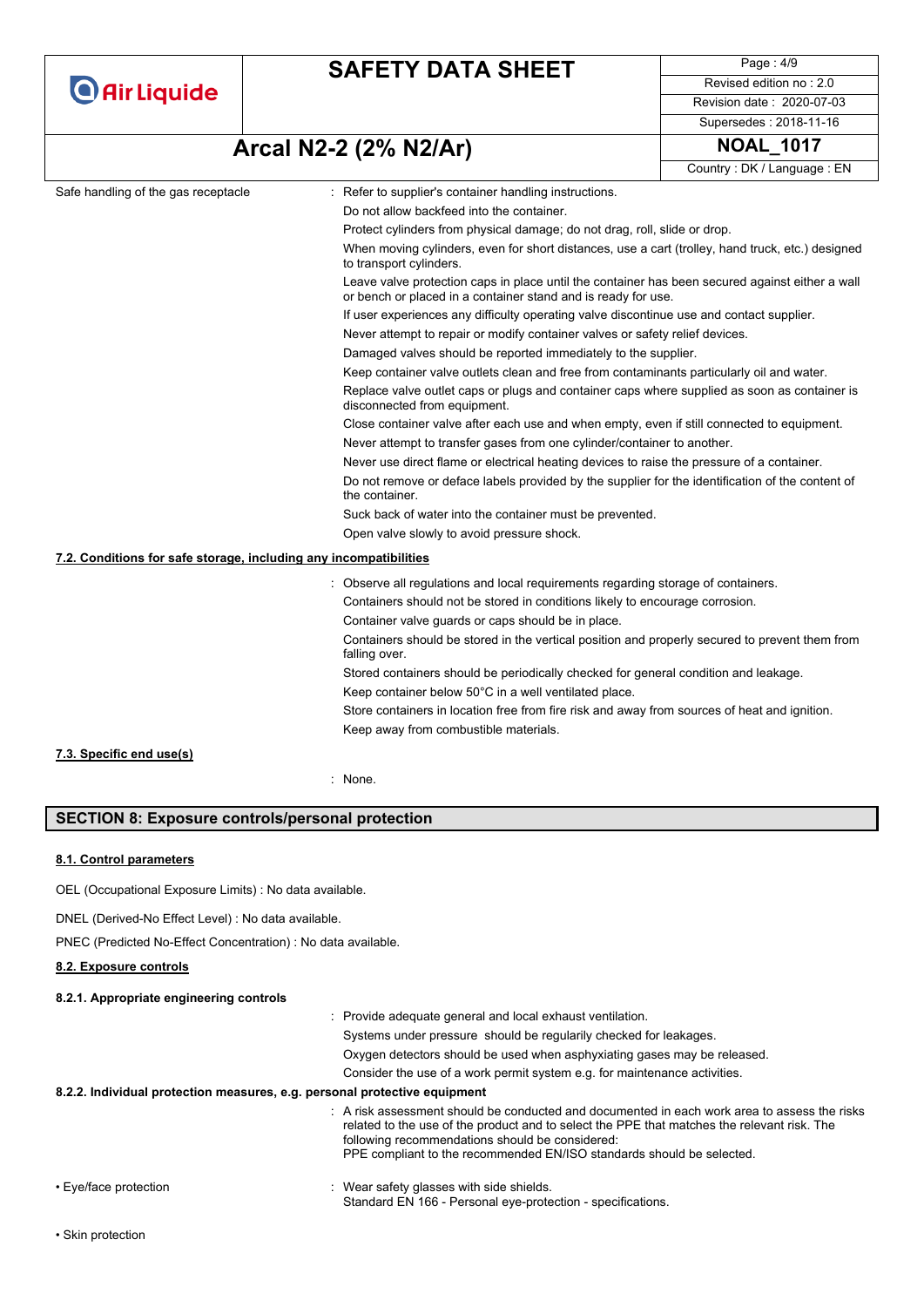**O** Air Liquide

### **SAFETY DATA SHEET**

Page : 5/9 Revised edition no : 2.0 Revision date : 2020-07-03

Supersedes : 2018-11-16

## **Arcal N2-2 (2% N2/Ar) NOAL\_1017**

|                                        |                                                                                                                                                                                                                                                   | Country: DK / Language: EN |
|----------------------------------------|---------------------------------------------------------------------------------------------------------------------------------------------------------------------------------------------------------------------------------------------------|----------------------------|
| - Hand protection                      | : Wear working gloves when handling gas containers.                                                                                                                                                                                               |                            |
|                                        | Standard EN 388 - Protective gloves against mechanical risk.                                                                                                                                                                                      |                            |
| - Other                                | : Wear safety shoes while handling containers.<br>Standard EN ISO 20345 - Personal protective equipment - Safety footwear.                                                                                                                        |                            |
| • Respiratory protection               | : Self contained breathing apparatus (SCBA) or positive pressure airline with mask are to be<br>used in oxygen-deficient atmospheres.<br>Standard EN 137 - Self-contained open-circuit compressed air breathing apparatus with full<br>face mask. |                            |
| • Thermal hazards                      | : None in addition to the above sections.                                                                                                                                                                                                         |                            |
| 8.2.3. Environmental exposure controls |                                                                                                                                                                                                                                                   |                            |

#### **8.2.3. Environmental exposure controls**

: None necessary.

#### **SECTION 9: Physical and chemical properties**

Appearance **9.1. Information on basic physical and chemical properties**

| Appearance                                      |                                                                                                           |
|-------------------------------------------------|-----------------------------------------------------------------------------------------------------------|
| Physical state at 20°C / 101.3kPa               | : Gas.                                                                                                    |
| Colour<br>٠                                     | Mixture contains one or more component(s) which have the following colour(s):                             |
| Odour                                           | Colourless.<br>Odourless.                                                                                 |
| Odour threshold                                 | : Odour threshold is subjective and inadequate to warn of overexposure.                                   |
| pH value                                        | Not applicable for gases and gas mixtures.                                                                |
| Molar mass                                      | Not applicable for gas mixtures.                                                                          |
| Melting point                                   | Not applicable for gas mixtures.                                                                          |
| Boiling point                                   | Not applicable for gas mixtures.                                                                          |
| Flash point                                     | Not applicable for gases and gas mixtures.                                                                |
| Evaporation rate (ether=1)                      | Not applicable for gases and gas mixtures.                                                                |
| Flammability range                              | Non flammable.                                                                                            |
| Vapour pressure [20°C]                          | Not applicable.                                                                                           |
| Vapour pressure [50°C]                          | Not applicable.                                                                                           |
| Relative density, gas (air=1)                   | Heavier than air.                                                                                         |
| Solubility in water                             | Solubility in water of component(s) of the mixture :<br>• Nitrogen: 20 mg/l • Argon: 67.3 mg/l            |
| Partition coefficient n-octanol/water [log Kow] | Not applicable for gas mixtures.                                                                          |
| Auto-ignition temperature                       | Non flammable.                                                                                            |
| Decomposition point [°C]                        | Not applicable.                                                                                           |
| Viscosity [20°C]                                | No reliable data available.                                                                               |
| <b>Explosive Properties</b>                     | Not applicable.                                                                                           |
| <b>Oxidising Properties</b>                     | Not applicable.                                                                                           |
| 9.2. Other information                          |                                                                                                           |
| Other data                                      | Gas/vapour heavier than air. May accumulate in confined spaces, particularly at or below<br>ground level. |

### : No reactivity hazard other than the effects described in sub-sections below. : Stable under normal conditions. : No additional information available **10.1. Reactivity 10.2. Chemical stability 10.3. Possibility of hazardous reactions**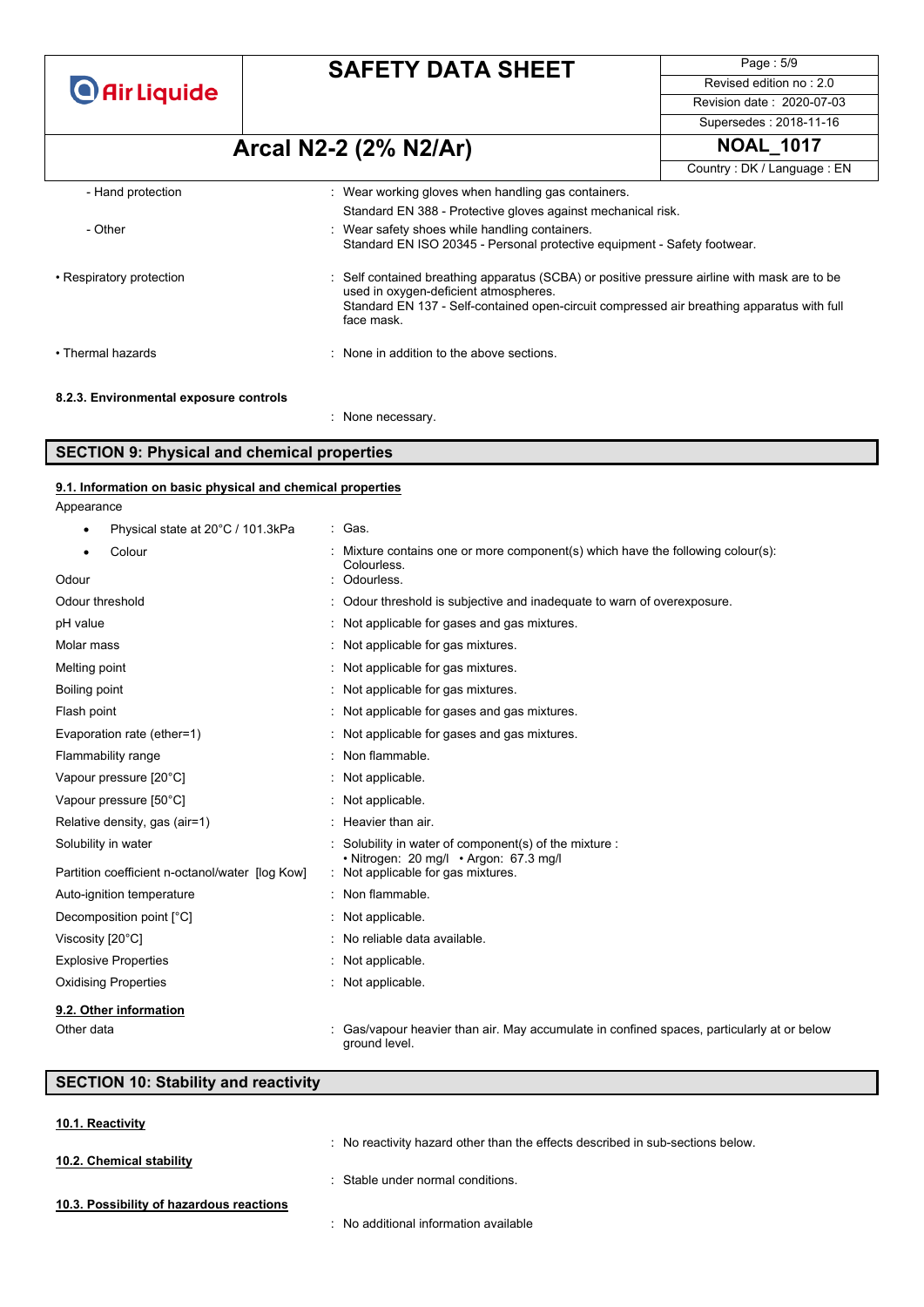**O** Air Liquide

### **SAFETY DATA SHEET**

Page : 6/9 Revised edition no : 2.0 Revision date : 2020-07-03 Supersedes : 2018-11-16

# **Arcal N2-2 (2% N2/Ar) NOAL\_1017**

Country : DK / Language : EN

| 10.4. Conditions to avoid              |                                                                                                         |
|----------------------------------------|---------------------------------------------------------------------------------------------------------|
|                                        | : Avoid moisture in installation systems.                                                               |
| 10.5. Incompatible materials           |                                                                                                         |
|                                        | : For additional information on compatibility refer to ISO 11114.                                       |
| 10.6. Hazardous decomposition products |                                                                                                         |
|                                        | Under normal conditions of storage and use, hazardous decomposition products should not be<br>produced. |

### **SECTION 11: Toxicological information**

| 11.1. Information on toxicological effects |                                                                              |
|--------------------------------------------|------------------------------------------------------------------------------|
| <b>Acute toxicity</b>                      | : No toxicological effects from this product.                                |
| Skin corrosion/irritation                  | : No known effects from this product.                                        |
| Serious eye damage/irritation              | : No known effects from this product.                                        |
| Respiratory or skin sensitisation          | : No known effects from this product.                                        |
| Germ cell mutagenicity                     | : No known effects from this product.                                        |
| Carcinogenicity                            | : No known effects from this product.                                        |
| <b>Reproductive toxicity</b>               | : No known effects from this product.<br>No known effects from this product. |
| <b>STOT-single exposure</b>                | : No known effects from this product.                                        |
| <b>STOT-repeated exposure</b>              | : No known effects from this product.                                        |
| <b>Aspiration hazard</b>                   | : Not applicable for gases and gas mixtures.                                 |

### **SECTION 12: Ecological information**

| 12.1. Toxicity                           |                                                                                                                                   |
|------------------------------------------|-----------------------------------------------------------------------------------------------------------------------------------|
| Assessment                               | : No ecological damage caused by this product.                                                                                    |
| EC50 48h - Daphnia magna [mg/l]          | : No data available.                                                                                                              |
| EC50 72h - Algae [mg/l]                  | : No data available.                                                                                                              |
| LC50 96 h - Fish [mg/l]                  | : No data available.                                                                                                              |
| 12.2. Persistence and degradability      |                                                                                                                                   |
| Assessment                               | : No ecological damage caused by this product.                                                                                    |
| 12.3. Bioaccumulative potential          |                                                                                                                                   |
| Assessment                               | : No data available.                                                                                                              |
| 12.4. Mobility in soil                   |                                                                                                                                   |
| Assessment                               | : Because of its high volatility, the product is unlikely to cause ground or water pollution.<br>Partition into soil is unlikely. |
| 12.5. Results of PBT and vPvB assessment |                                                                                                                                   |
| Assessment                               | : Not classified as PBT or vPvB.                                                                                                  |
| 12.6. Other adverse effects              |                                                                                                                                   |
| Other adverse effects                    | : No known effects from this product.                                                                                             |
| Effect on the ozone layer                | : None                                                                                                                            |
| Effect on global warming                 | : No known effects from this product.                                                                                             |
|                                          |                                                                                                                                   |

**SECTION 13: Disposal considerations**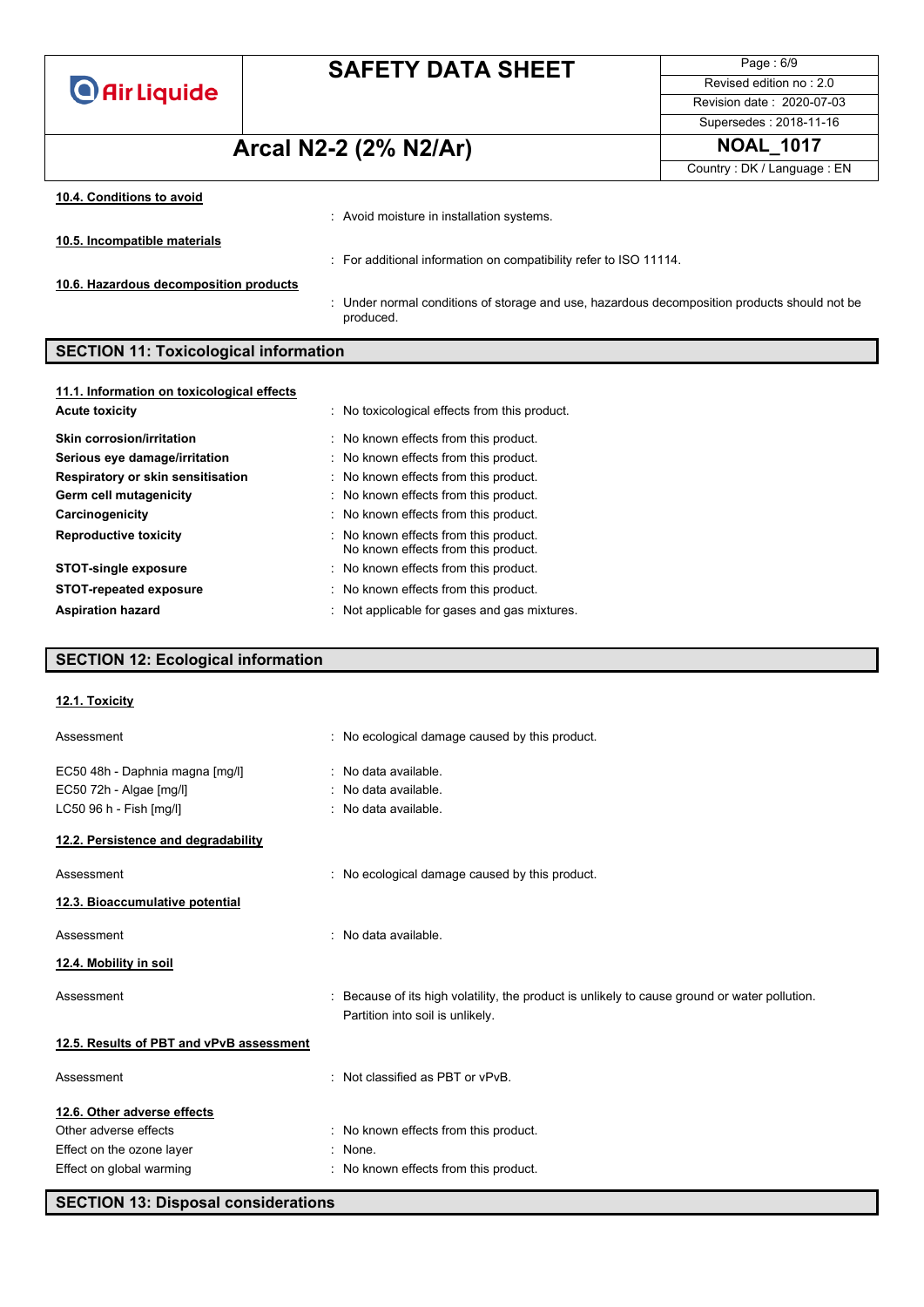

Page : 7/9 Revised edition no : 2.0 Revision date : 2020-07-03

# $\overline{A}$ rcal N2-2 (2% N2/Ar)

| Supersedes: 2018-11-16 |  |
|------------------------|--|
| <b>NOAL 1017</b>       |  |

Country : DK / Language : EN

Transport by air (ICAO-TI / IATA-DGR)

|                                                                                       | May be vented to atmosphere in a well ventilated place.                                                        |
|---------------------------------------------------------------------------------------|----------------------------------------------------------------------------------------------------------------|
|                                                                                       | Do not discharge into any place where its accumulation could be dangerous.                                     |
|                                                                                       | Return unused product in original container to supplier.                                                       |
| List of hazardous waste codes (from<br>Commission Decision 2000/532/EC as<br>amended) | $\div$ 16 05 05 $\div$ Gases in pressure containers other than those mentioned in 16 05 04.                    |
| 13.2. Additional information                                                          |                                                                                                                |
|                                                                                       | : External treatment and disposal of waste should comply with applicable local and/or national<br>regulations. |
| <b>SECTION 14: Transport information</b>                                              |                                                                                                                |
| 14.1. UN number                                                                       |                                                                                                                |

| UN-No.                                                                                           | : 1956                                                     |
|--------------------------------------------------------------------------------------------------|------------------------------------------------------------|
| 14.2. UN proper shipping name                                                                    |                                                            |
| Transport by road/rail (ADR/RID)                                                                 | COMPRESSED GAS, N.O.S. (Argon, Nitrogen)                   |
| Transport by air (ICAO-TI / IATA-DGR)                                                            | Compressed gas, n.o.s. (Argon, Nitrogen)                   |
| Transport by sea (IMDG)                                                                          | COMPRESSED GAS, N.O.S. (Argon, Nitrogen)                   |
| 14.3. Transport hazard class(es)                                                                 |                                                            |
| Labelling                                                                                        |                                                            |
|                                                                                                  | 2.2 : Non-flammable, non-toxic gases.                      |
| Transport by road/rail (ADR/RID)                                                                 |                                                            |
| Class                                                                                            | $\therefore$ 2.                                            |
| Classification code                                                                              | : 1A.                                                      |
| Hazard identification number                                                                     | : 20.                                                      |
| <b>Tunnel Restriction</b>                                                                        | $\pm$ E - Passage forbidden through tunnels of category E. |
| Transport by air (ICAO-TI / IATA-DGR)                                                            |                                                            |
| Class / Div. (Sub. risk(s))                                                                      | : 2.2                                                      |
| Transport by sea (IMDG)                                                                          |                                                            |
| Class / Div. (Sub. risk(s))                                                                      | : 2.2                                                      |
| Emergency Schedule (EmS) - Fire                                                                  | $\therefore$ F-C.                                          |
| Emergency Schedule (EmS) - Spillage                                                              | $: S-V.$                                                   |
| 14.4. Packing group                                                                              |                                                            |
| Transport by road/rail (ADR/RID)                                                                 | : Not established.                                         |
| Transport by air (ICAO-TI / IATA-DGR)                                                            | : Not established.                                         |
| Transport by sea (IMDG)                                                                          | Not established.                                           |
| 14.5. Environmental hazards                                                                      |                                                            |
| Transport by road/rail (ADR/RID)                                                                 | None.                                                      |
| Transport by air (ICAO-TI / IATA-DGR)                                                            | $:$ None.                                                  |
| Transport by sea (IMDG)                                                                          | : None.                                                    |
| 14.6. Special precautions for user<br>Packing Instruction(s)<br>Transport by road/rail (ADR/RID) | : P200.                                                    |
|                                                                                                  |                                                            |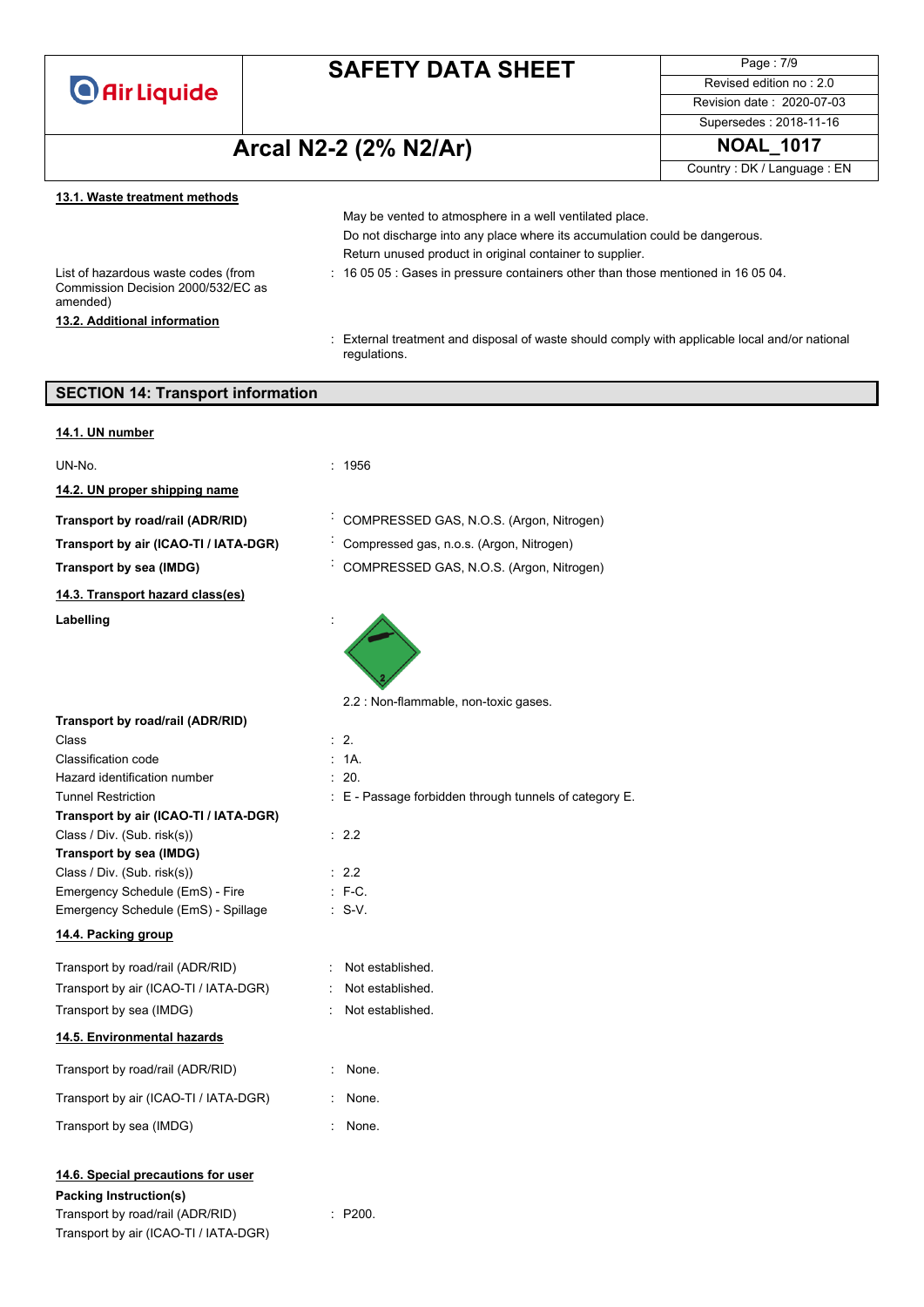

Page : 8/9 Revised edition no : 2.0 Revision date : 2020-07-03

Supersedes : 2018-11-16

## **Arcal N2-2 (2% N2/Ar) NOAL\_1017**

|                               |                                                                                                                                          | Country: DK / Language: EN |
|-------------------------------|------------------------------------------------------------------------------------------------------------------------------------------|----------------------------|
| Passenger and Cargo Aircraft  | : 200.                                                                                                                                   |                            |
| Cargo Aircraft only           | : 200.                                                                                                                                   |                            |
| Transport by sea (IMDG)       | : P200.                                                                                                                                  |                            |
| Special transport precautions | Avoid transport on vehicles where the load space is not separated from the driver's<br>compartment.                                      |                            |
|                               | Ensure vehicle driver is aware of the potential hazards of the load and knows what to do in the<br>event of an accident or an emergency. |                            |
|                               | Before transporting product containers:                                                                                                  |                            |
|                               | - Ensure there is adequate ventilation.                                                                                                  |                            |
|                               | - Ensure that containers are firmly secured.                                                                                             |                            |
|                               | - Ensure valve is closed and not leaking.                                                                                                |                            |
|                               | - Ensure valve outlet cap nut or plug (where provided) is correctly fitted.                                                              |                            |
|                               | - Ensure valve protection device (where provided) is correctly fitted.                                                                   |                            |

#### **14.7. Transport in bulk according to Annex II of Marpol and the IBC Code**

: Not applicable.

#### **SECTION 15: Regulatory information**

#### **EU-Regulations 15.1. Safety, health and environmental regulations/legislation specific for the substance or mixture**

| Restrictions on use                                                      | $:$ None.                                             |
|--------------------------------------------------------------------------|-------------------------------------------------------|
| Seveso Directive: 2012/18/EU (Seveso III)<br><b>National regulations</b> | : Not covered.                                        |
| National legislation                                                     | : Ensure all national/local regulations are observed. |

#### **15.2. Chemical safety assessment**

A CSA does not need to be carried out for this product.

| <b>SECTION 16: Other information</b> |                                                                                                              |
|--------------------------------------|--------------------------------------------------------------------------------------------------------------|
| Indication of changes                | Revised safety data sheet in accordance with commission regulation (EU) No 453/2010.                         |
| Abbreviations and acronyms           | : ATE - Acute Toxicity Estimate                                                                              |
|                                      | CLP - Classification Labelling Packaging Regulation; Regulation (EC) No 1272/2008                            |
|                                      | REACH - Registration, Evaluation, Authorisation and Restriction of Chemicals Regulation (EC)<br>No 1907/2006 |
|                                      | EINECS - European Inventory of Existing Commercial Chemical Substances                                       |
|                                      | CAS# - Chemical Abstract Service number                                                                      |
|                                      | PPE - Personal Protection Equipment                                                                          |
|                                      | LC50 - Lethal Concentration to 50 % of a test population                                                     |
|                                      | RMM - Risk Management Measures                                                                               |
|                                      | PBT - Persistent, Bioaccumulative and Toxic                                                                  |
|                                      | vPvB - Very Persistent and Very Bioaccumulative                                                              |
|                                      | STOT- SE : Specific Target Organ Toxicity - Single Exposure                                                  |
|                                      | <b>CSA - Chemical Safety Assessment</b>                                                                      |
|                                      | EN - European Standard                                                                                       |
|                                      | <b>UN</b> - United Nations                                                                                   |
|                                      | ADR - European Agreement concerning the International Carriage of Dangerous Goods by<br>Road                 |
|                                      | IATA - International Air Transport Association                                                               |
|                                      | IMDG code - International Maritime Dangerous Goods                                                           |
|                                      | RID - Regulations concerning the International Carriage of Dangerous Goods by Rail                           |
|                                      | WGK - Water Hazard Class                                                                                     |
|                                      |                                                                                                              |